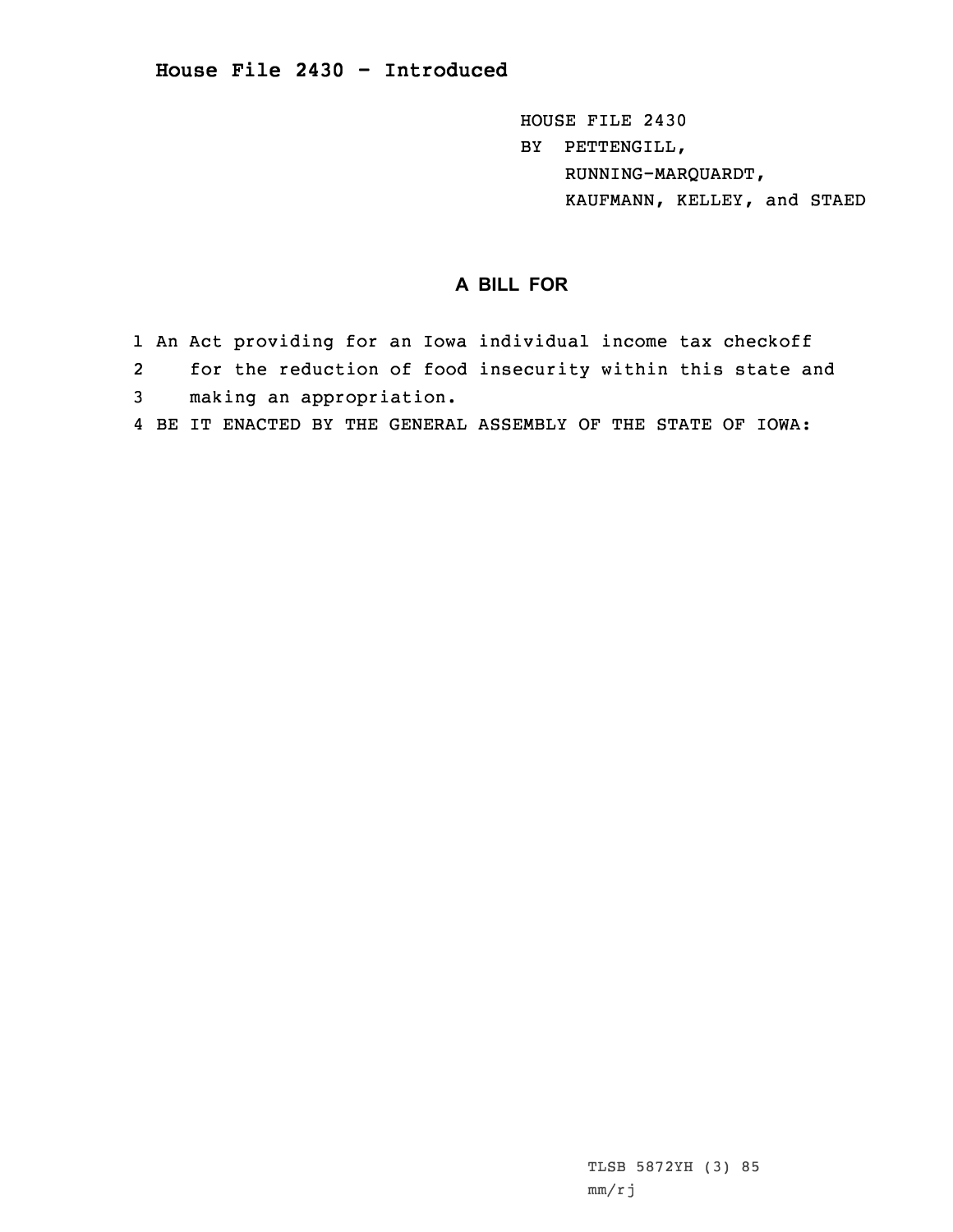1 Section 1. NEW SECTION. **231.67 Iowa check off hunger fund.** 2 1. An Iowa check off hunger fund is created in the state treasury under the control of the department. The fund is composed of moneys appropriated or available to and obtained or accepted by the treasurer of state for deposit in the fund. The fund shall include moneys transferred to the fund as provided in section 422.12I. Notwithstanding section 12C.7, subsection 2, interest or earnings on moneys in the fund shall be credited to and remain in the fund. Section 8.33 does not apply to moneys in the fund.

11 2. Moneys in the fund are appropriated to the department 12 to provide grants to persons to be used for the purpose of 13 reducing food insecurity within the state. The grants shall 14 be awarded as follows:

 *a.* Forty percent of the moneys in the fund shall be awarded to <sup>a</sup> nonprofit, tax-exempt association, chosen by the department, that receives donations under section 170 of the Internal Revenue Code and whose members include Iowa food banks and their affiliates that together serve all counties in the state, to be used to purchase food for distribution to food-insecure Iowans.

22 *b.* Fifty percent of the moneys in the fund shall be awarded to each area agency on aging designated under section 231.32 in the proportion that the estimated amount of older individuals in Iowa served by that area agency on aging bears to the total estimated amount of older individuals in Iowa, to be used to provide congregate meals and home-delivered meals to food-insecure older individuals in Iowa.

 *c.* Ten percent of the moneys in the fund shall be awarded to persons who are using innovative ways to reduce food insecurity in this state. To be eligible to receive <sup>a</sup> grant pursuant to this paragraph *"c"*, <sup>a</sup> person shall apply to the department in the manner prescribed by the department. In reviewing applications and making grants pursuant to this paragraph *"c"*, the department may consider any factors the department deems

-1-

LSB 5872YH (3) 85  $mm/rj$  1/4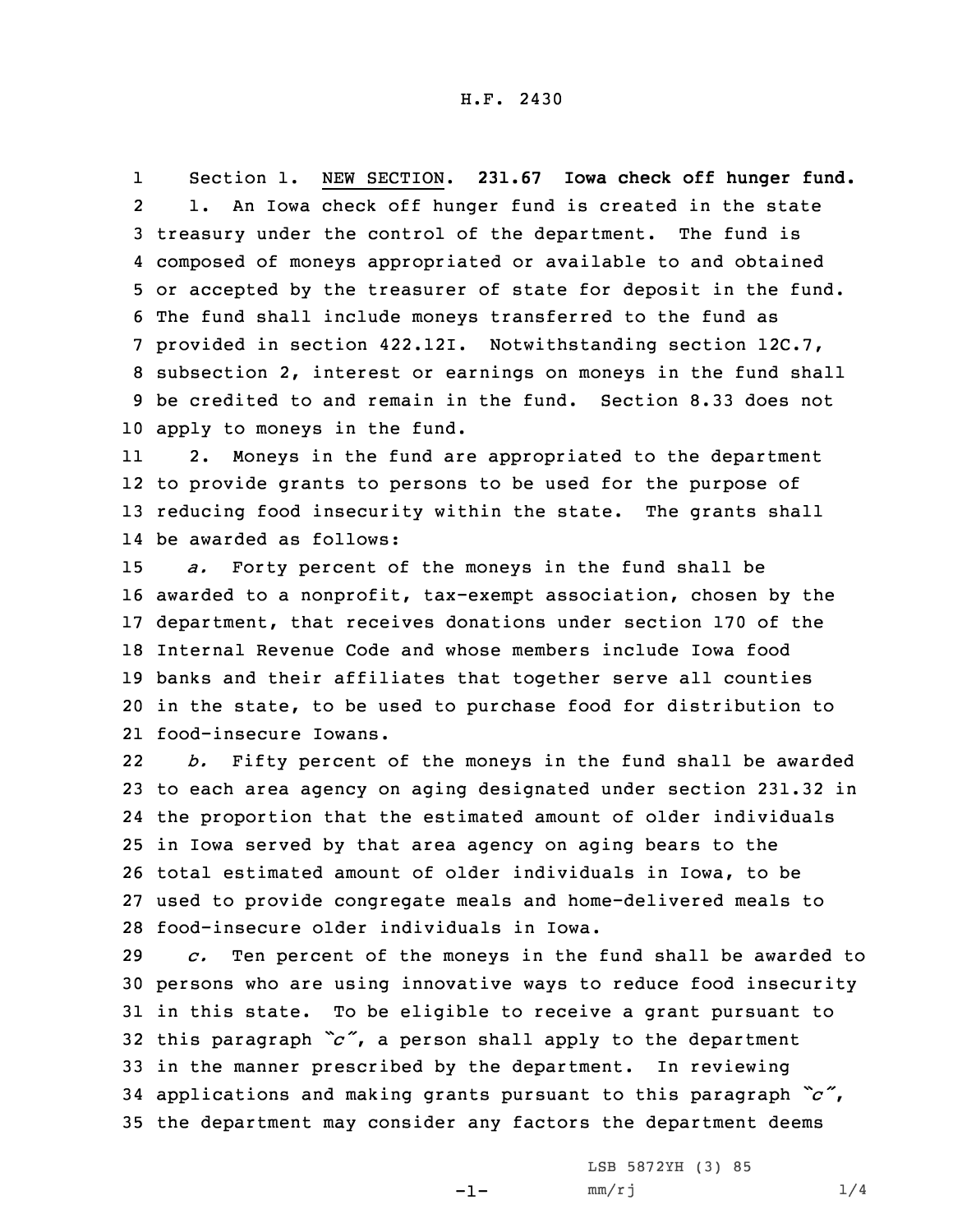1 appropriate.

2 3. The department shall adopt rules to administer the Iowa 3 check off hunger fund.

4 Sec. 2. Section 422.12E, subsection 1, Code 2014, is amended 5 to read as follows:

 1. For tax years beginning on or after January 1, 2004, there shall be allowed no more than four income tax return checkoffs on each income tax return. When the same four income tax return checkoffs have been provided on the income tax return for two consecutive years, the two checkoffs for which the least amount has been contributed, in the aggregate for the first tax year and through March 15 of the second tax year, are repealed. This section does not apply to the income tax return 14 <del>checkoff</del> checkoffs provided in <del>section</del> sections 68A.601 and 15 422.12I.

16 Sec. 3. NEW SECTION. **422.12I Income tax checkoff for Iowa** 17 **check off hunger fund.**

18 1. A person who files an individual or a joint income tax return with the department of revenue under section 422.13 may designate one dollar or more to be paid to the Iowa check off hunger fund created in section 231.67. If the refund due on the return or the payment remitted with the return is insufficient to pay the additional amount designated by the taxpayer to the Iowa check off hunger fund, the amount designated shall be reduced to the remaining amount of refund or the remaining amount remitted with the return. The designation of <sup>a</sup> contribution to the Iowa check off hunger fund under this section is irrevocable.

 2. The director of revenue shall draft the income tax form to allow the designation of contributions to the Iowa check off hunger fund on the tax return. The department of revenue, on or before January 31, shall transfer the total amount designated on the tax return forms due in the preceding calendar year to the Iowa check off hunger fund. However, before <sup>a</sup> checkoff pursuant to this section shall be

 $-2-$ 

LSB 5872YH (3) 85  $mm/rj$  2/4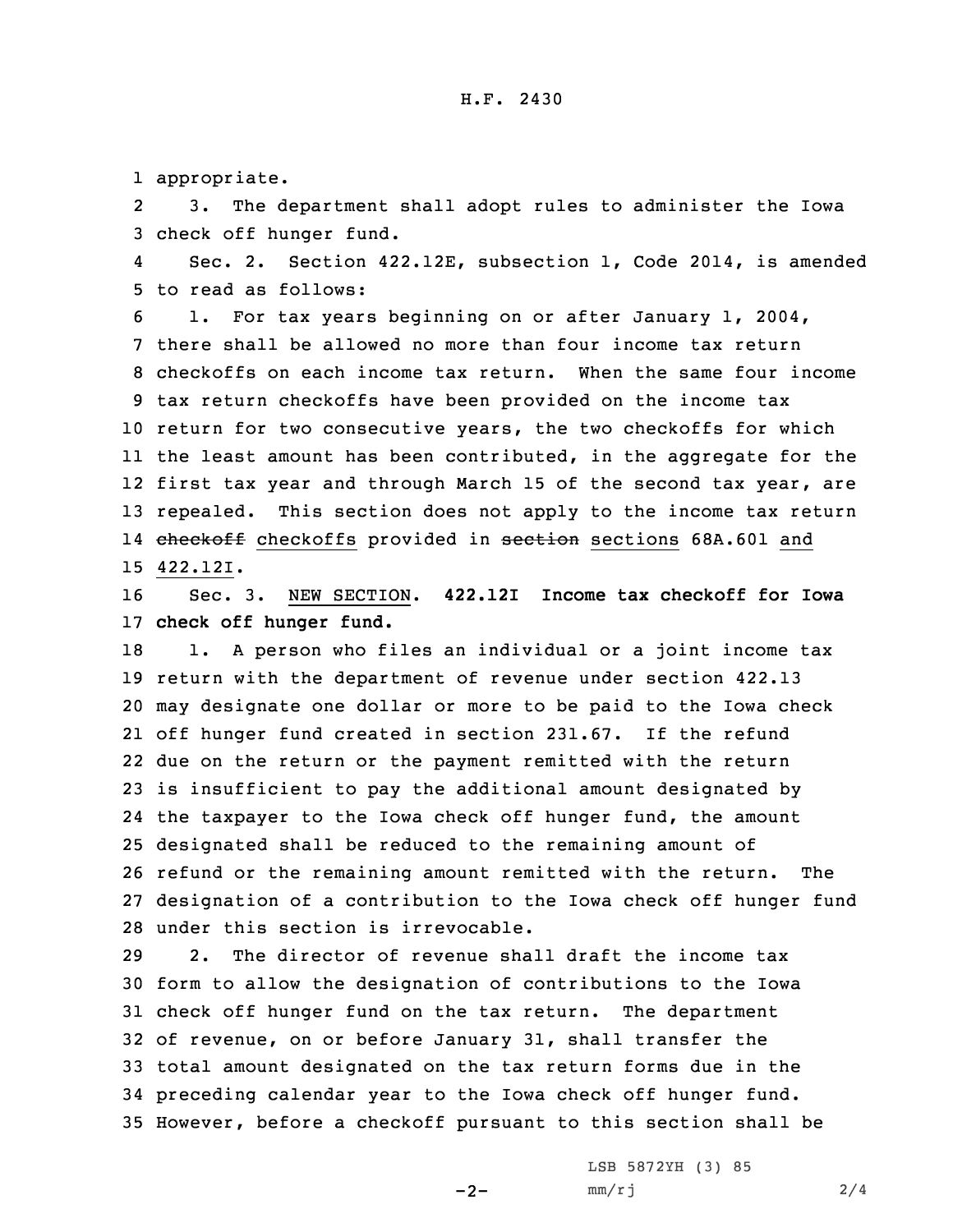permitted, all liabilities on the books of the department of administrative services and accounts identified as owing under section 8A.504 and the political contribution allowed under section 68A.601 shall be satisfied.

5 3. The department on aging may authorize payment of moneys 6 from the Iowa check off hunger fund, in accordance with section 7 231.67.

8 4. The department of revenue shall adopt rules to administer 9 this section.

10 EXPLANATION

1112  **The inclusion of this explanation does not constitute agreement with the explanation's substance by the members of the general assembly.**

 This bill provides that taxpayers filing individual income tax returns will be allowed to designate \$1 or more on the return to be paid to the Iowa check off hunger fund. The bill creates the Iowa check off hunger fund in the state treasury under the control of the department on aging. The bill requires the department of revenue to annually remit moneys collected from the checkoff to the fund. Moneys in the fund are appropriated to the department on aging and shall be used to provide grants to specified entities and other persons to be used for the purpose of reducing food insecurity in the state. The bill provides rules for the distribution of the grants. Forty percent of the moneys in the fund are required to be awarded to <sup>a</sup> nonprofit association, chosen by the department on aging, whose members include Iowa food banks and their affiliates that together serve all counties in the state, to be used to purchase food for distribution to food-insecure Iowans. Fifty percent of the moneys in the fund are required to be awarded to each area agency on aging designated under Code section 231.32 in the proportion that the estimated amount of older individuals in Iowa served by that area agency on aging bears to the total estimated amount of older individuals in Iowa, to be used to provide congregate meals and home-delivered meals to food-insecure individuals in Iowa. Ten percent of the

 $-3-$ 

LSB 5872YH (3) 85  $mm/rj$  3/4